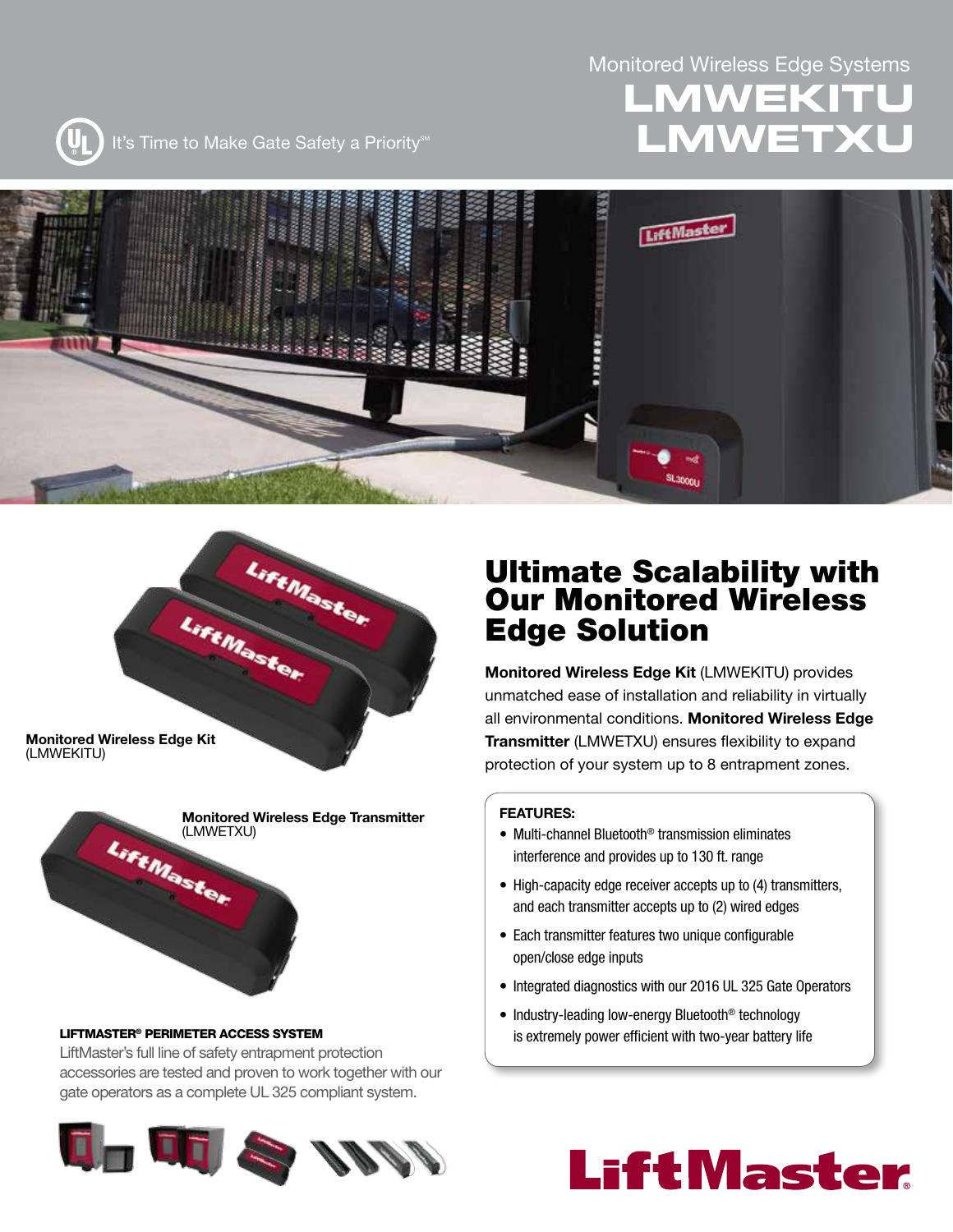

## Unrivaled Performance, Safety and **Accessibility**

LiftMaster's Monitored Resistive Wireless Edge Kit and Monitored Resistive Edges work together as a UL 325 compliant system, providing superior features and expandability, ensuring all your gate applications' entrapment zones are safe and protected.

**SARA** 

**High-capacity edge system** that can handle (2) wired monitored edges per transmitter, (4) transmitters per receiver

**Each transmitter features** (2) unique configurable open/close monitored edge inputs

**Non-polarized edge inputs** for ease of installation

**Fast and easy** to pair transmitter and receiver via smart button

**Integrated low-battery indicator** on gate operator beeps with each activation when battery is low

> **Status LED** indicates device learned or edge activated

> > **Multi-channel monitored communication** between transmitter/ receiver ensures maximum safety entrapment protection and reliability

**Rated NEMA 4X** to withstand tough outdoor environments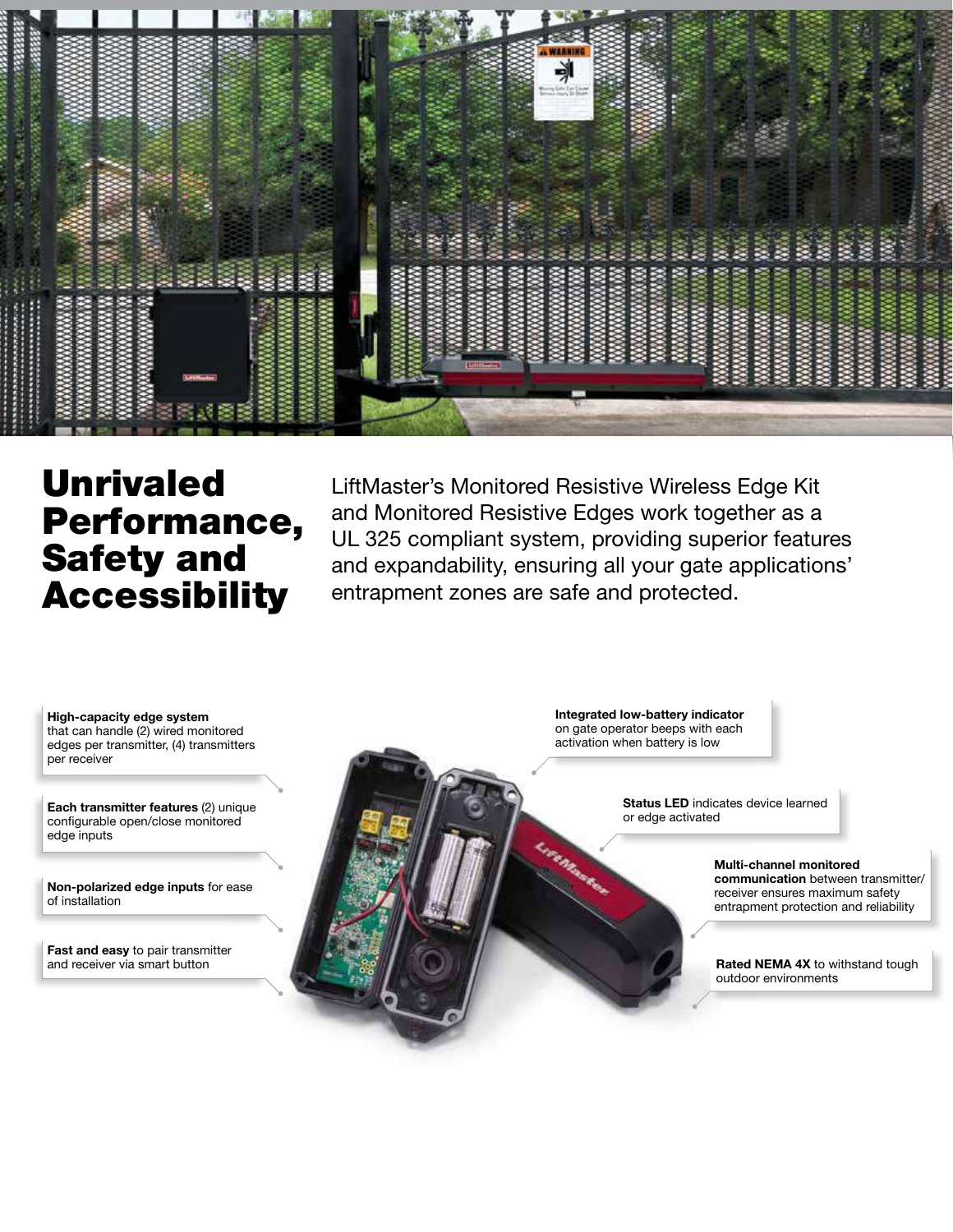### **Factory Assembled Monitored Resistive Edges Wrap Around Style for Slide Gates**

Ideal for residential and commercial slide gate applications to protect entrapment zones. Easily secures to gate posts for long-lasting stability and reliability.

#### **Wrap Around Profile – ROUND**

Dimensions: 3.8" W x 2.8" H for  $1.6 - 2.3$  in. round posts

**Wrap Around Round Edge 4 ft.** (WR4) **Wrap Around Round Edge 5 ft.** (WR5) **Wrap Around Round Edge 6 ft.** (WR6)

#### **Wrap Around Profile – SQUARE**

Dimensions: 3.8" W x 2.6" H for 2 in. square posts

**Wrap Around Square Edge 4 ft.** (WS4) **Wrap Around Square Edge 5 ft.** (WS5) **Wrap Around Square Edge 6 ft.** (WS6)





### **Factory Assembled Monitored Resistive Standard Edges in Aluminum Channel**

Ideal for commercial and residential applications to protect entrapment zones. Pre-assembled means an easier installation, saving you time and money.

**Large Profile Edge** Dimensions: 1.8" H x 1" W

**Large Profile Edge 4 ft.** (L504AL) **Large Profile Edge 5 ft.** (L505AL) **Large Profile Edge 6 ft.** (L506AL) **Small Profile Edge**  Dimensions 1.2" H x 1" W

**Small Profile Edge 4 ft.** (S504AL) **Small Profile Edge 5 ft.** (S505AL) **Small Profile Edge 6 ft.** (S506AL)

### **Customize Your Own LiftMaster® Monitored Resistive Standard Edge**

Ideal when you need to cut to length while on the job, no lead time. Assemble edge within minutes with easy plug-in system, no glue is required.



1. Choose the profile that fits your application needs.

**Large Profile Edge 82 ft. Roll** (L50) **Small Profile Edge 82 ft. Roll** (S50)



2. Pick the end caps. **End Caps for L50** (L50E)

- 
- Universal two-wire configuration
- Shipping weight: 1.3 lbs.

#### • Pack of 10 pairs

- **End Caps for S50** (S50E)
- Universal two-wire configuration
- Shipping weight: 1.2 lbs.
- Pack of 10 pairs



- Shipping weight: 9 lbs.
- Pack of 10